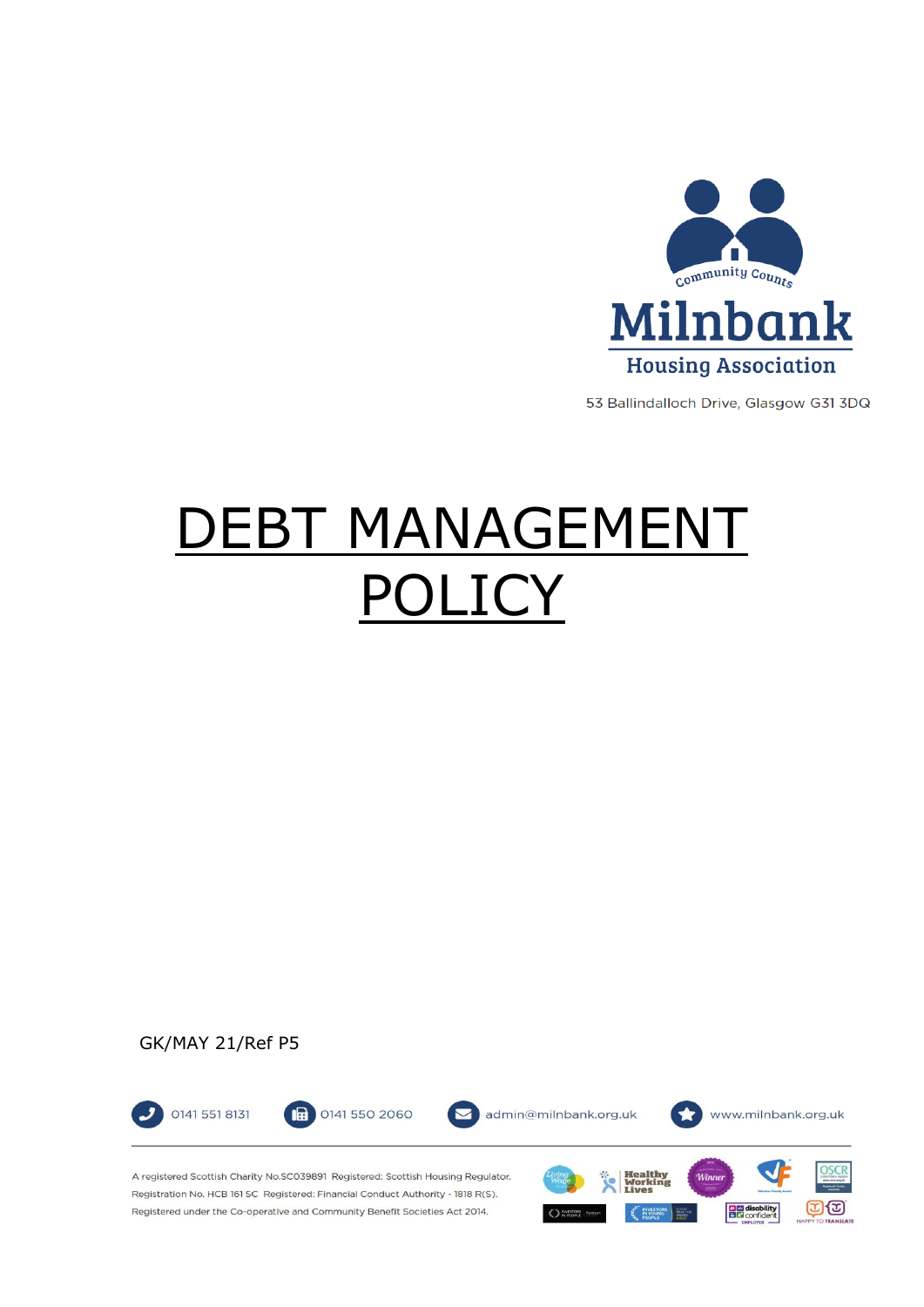# **1) AIM OF POLICY**

The aim of the Policy is to enable Milnbank Housing Association to limit and manage all debts owing to the organisation and to provide guidance for residents who experience financial difficulties. The Policy is intended to guide an efficient and, importantly, successful method debt collection for the Association. The responsibility for Debt Management rests with the Finance Manager.

# **2) DEBTS**

There are a number of areas where residents and others could owe the Association money, these include: rent arrears (both current and former tenants), factoring arrears, rechargeable repairs, legal expenses and external services and CFN Fee Income.

#### a) Rent Arrears

The Association understands that there are various reasons why residents may find themselves in arrears. However, there are also those who, unfortunately, choose not to pay their rent. Paying rent is not a matter of choice and at the point of signing a tenancy agreement tenants agree to pay rent on time and are advised when this is due.

Although, only exercised as a last resort, the Association can ultimately go to court to evict a tenant in high or consistent rent arrears. Full details of how the Association manages current tenant rent arrears are in the Rent Strategy produced annually by Housing Services supported by the Current Rent Arrears Policy.

# b) Factoring Arrears

The Association understands that there are owners, as well as tenants, who experience financial difficulties and, like tenants, every endeavour is made to assist owners to meet their factoring arrears. Full details of how Milnbank Property Services manages factoring arrears are detailed in the Written Statement of Services.

## c) Rechargeable Invoices (Known as "Sundry Accounts" in HomeMaster Financials

Tenants and owners will be recharged for work that is out with the standard repair service (e.g. a private repair being carried out, legal fees incurred by non-payment of a factoring account). The Association will also recharge a tenant where neglect, misuse or malicious damage has occurred within their home.

#### d) External Services

The Association may occasionally provide outside services that are chargeable and due; an example of this is hall hire to local MSP.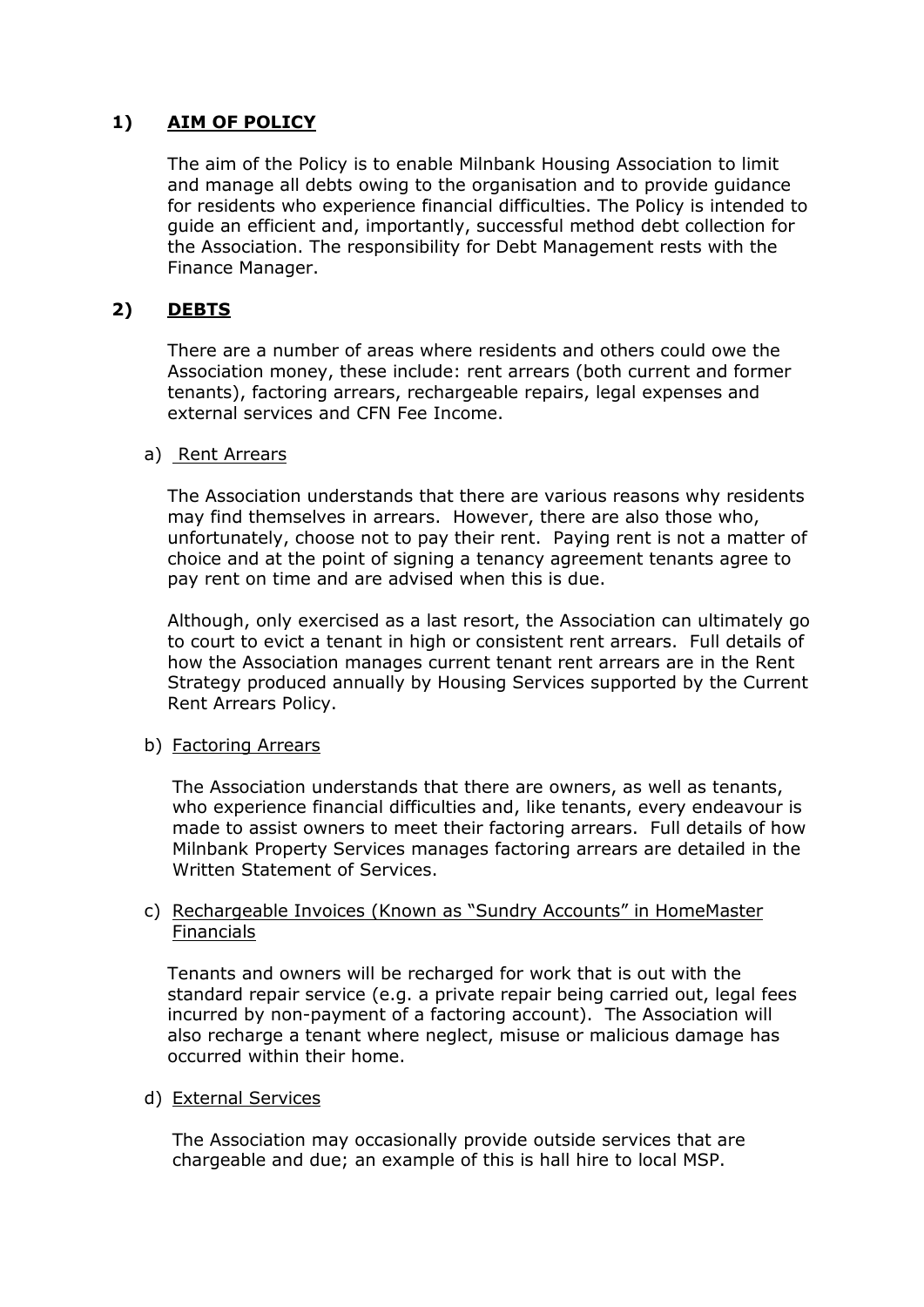## e) CFN Fees

Fees are due no later than the  $1<sup>st</sup>$  of each month, however there are times where parents are entitled to support via the nursery voucher scheme and this may cause a delay in payment being received. When the parent fails to make payment the CFN Manager will discuss this in the first instance before being passed to the Finance Manager to pursue.

# **3. DEBT MANAGEMENT ASSISTANCE**

Milnbank Housing Association will make every attempt to work with and support residents to pay off their outstanding debts; the following process gives examples of how this will be achieved:

#### a) Contacting the office

We recognise that people may find it difficult to face up to financial problems and may not know where to start. A member of staff can speak to tenants in the office or arrange a house visit. The Association has also appointed an Income Maximisation Officer and Advisor to assist residents in difficulty and residents will be encouraged and expected to engage with the Association in the event of arrears.

Residents experiencing financial problems make the situation worse if they ignore correspondence and contact attempts, and are therefore urged to contact the office as soon as possible to enable the appropriate arrangements to be made.

The Association recognises that some residents may wish to communicate with the Association in different ways other than face to face and in recognition of this, contact can be made via telephone or by text on 07493-868790 and 07990-572222.

#### b) Payment Plans

If a resident is unable to pay the outstanding debt in full, the Association will enter into a payment plan which will offer a suitable instalment plan based on what the resident can afford to pay and as part of a debt recovery process.

#### c) Debt Advice

The Association retains good working relationship with a number of agencies who provide advice to people experiencing debt problems. A selection of these useful contacts can be found on the last page of this policy (Appendix 1).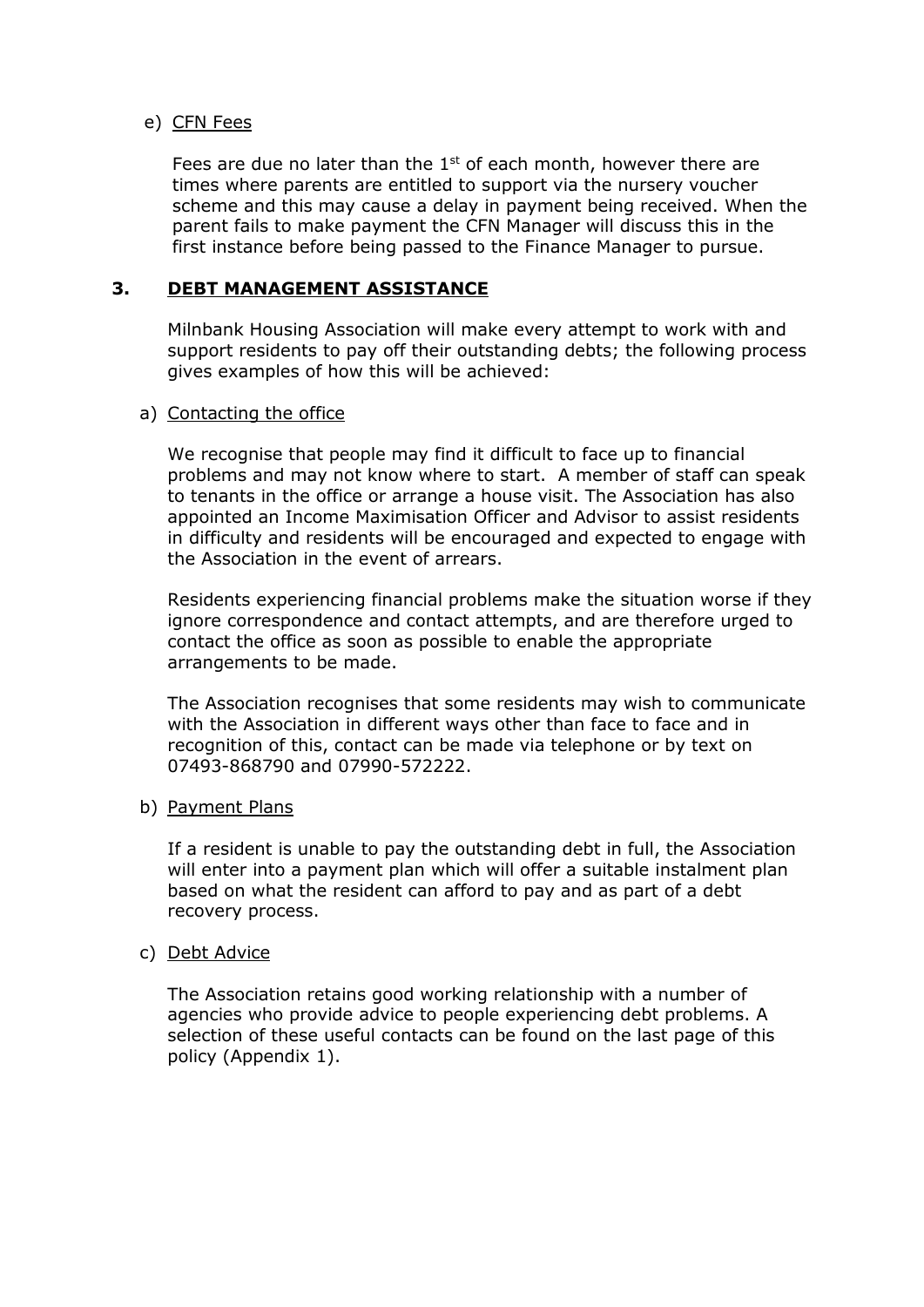## 4. **DEBT CONTROL MEASURES**

As stated above, Milnbank Housing Association will make every effort to work with residents who have debt issues; however, the Association also needs to ensure that the level of debt is controlled to ensure financial viability of the Association. The following control measures are in place; (none of which will impinge upon any obligation in terms of the tenancy agreement and the Housing Scotland Act 2001 to keep tenancies wind & watertight, tenantable & habitable; and other repairing obligations in terms of the Right to Repair Regulations),

#### a) Rechargeable Repairs

The Association *will not* carry out any Rechargeable Repairs to tenants who are in arrears, unless in emergencies where damage to other properties within the tenement may occur. The Association requires all tenants to sign a Recharge Repair Mandate. The works will not go ahead until the Recharge Repair Mandate has been signed by the tenant and if deemed necessary an up-front payment is received either in full or in part.

Prior to starting any work Property Services and Housing Services will determine the level of payment required and if payment is in doubt the work will not be carried out until full up-front payment is received.

## b) Repairs & Improvement Works

The Association *will not* carry out repairs or improvement works in property where the tenant is in 3 months or more rent arrears, unless the repair is deemed as necessary and essential.

#### c) Building Insurance Claims

The Association and/or their Insurers *will not* process any building insurance claims made by owners who have not paid their building insurance premium, unless damage is to common property or in emergencies where damage to other properties within the tenement may occur.

#### d) Debt Collection

The Association *will use* the services of Solicitors, a debt collection agency or Sheriff Officers where it is deemed necessary and is cost effective. At any point after the debt being written off all such debt/s may be individually or collectively passed to an appointed Collection Agency for recovery.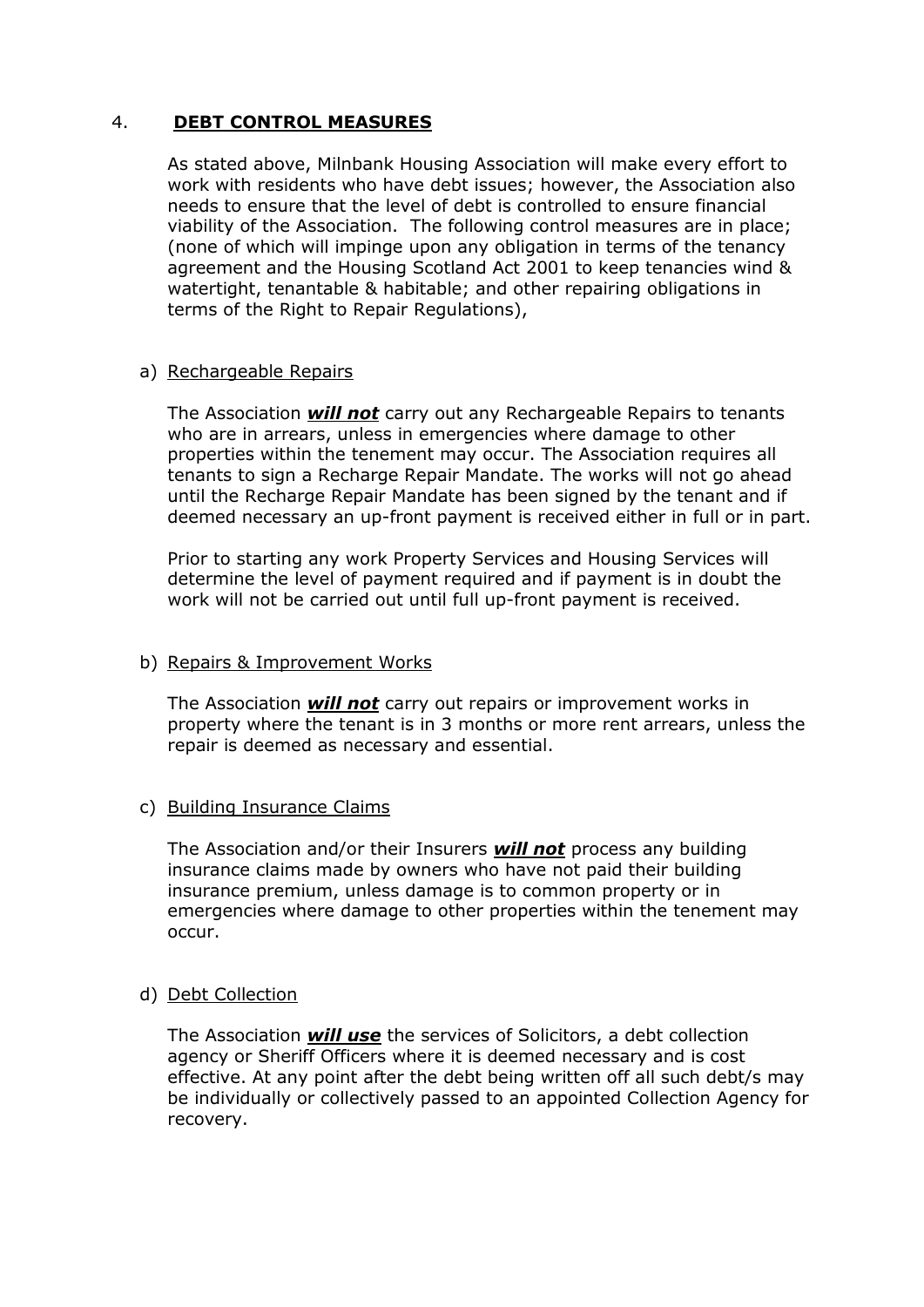#### e) Arrears Procedures

The procedure for pursuing current rent arrears and factoring arrears is detailed in the respective policies/strategies. Former tenant arrears will be pursued in terms of the Former Tenant Arrears Policy and relevant Recovery Procedures.

Non rent and non-factoring arrears will be pursued via the Recharge Account and Sales Ledger Arrears Recovery Procedure.

The Association will endeavour to actively pursue all debts outstanding. Unless there are exceptional and warranted circumstances, the Association will only instruct Court Action for debts outstanding that are deemed to be economically appropriate.

This *does not* mean that the Association will not otherwise pursue all debts due and will if necessary take the appropriate Court Action if left with no other option. All Court Action will be authorised by the Housing Services Manager or Finance Manager, depending on status of tenant.

# **5. MONEY LAUNDERING**

As in any recovery/collection process the association must be vigilant to the possibilities of money laundering and any exceptional transactions (e.g. large cash payments) should be questioned as to their source and appropriate evidence sought. This forms part of the association's willingness to engage with residents in debt recovery matters to protect and prevent the potential use of costly and excessive money lending.

# **6. VULNERABLE PERSONS**

Throughout this process the Association will be mindful of its obligations to those considered as vulnerable and will manage any recovery appropriately in line with these obligations.

# **7. REPORTING**

The Management Team will consider this Policy at least quarterly or as deemed necessary. A Report will be submitted every 6 months to the appropriate Audit & Risk Sub Committee. This will be determined by any subsequent proposals or recommendations regarding particular recovery actions or write-off events.

# **8. VALUE for MONEY and BEST VALUE**

The aim of this Policy is stated above but at all times the cost effectiveness of any recovery measures will be gauged against the value to be returned to the Association. This may not necessarily be in financial terms but set to determine best practice for the Association whilst pursuing outstanding debt.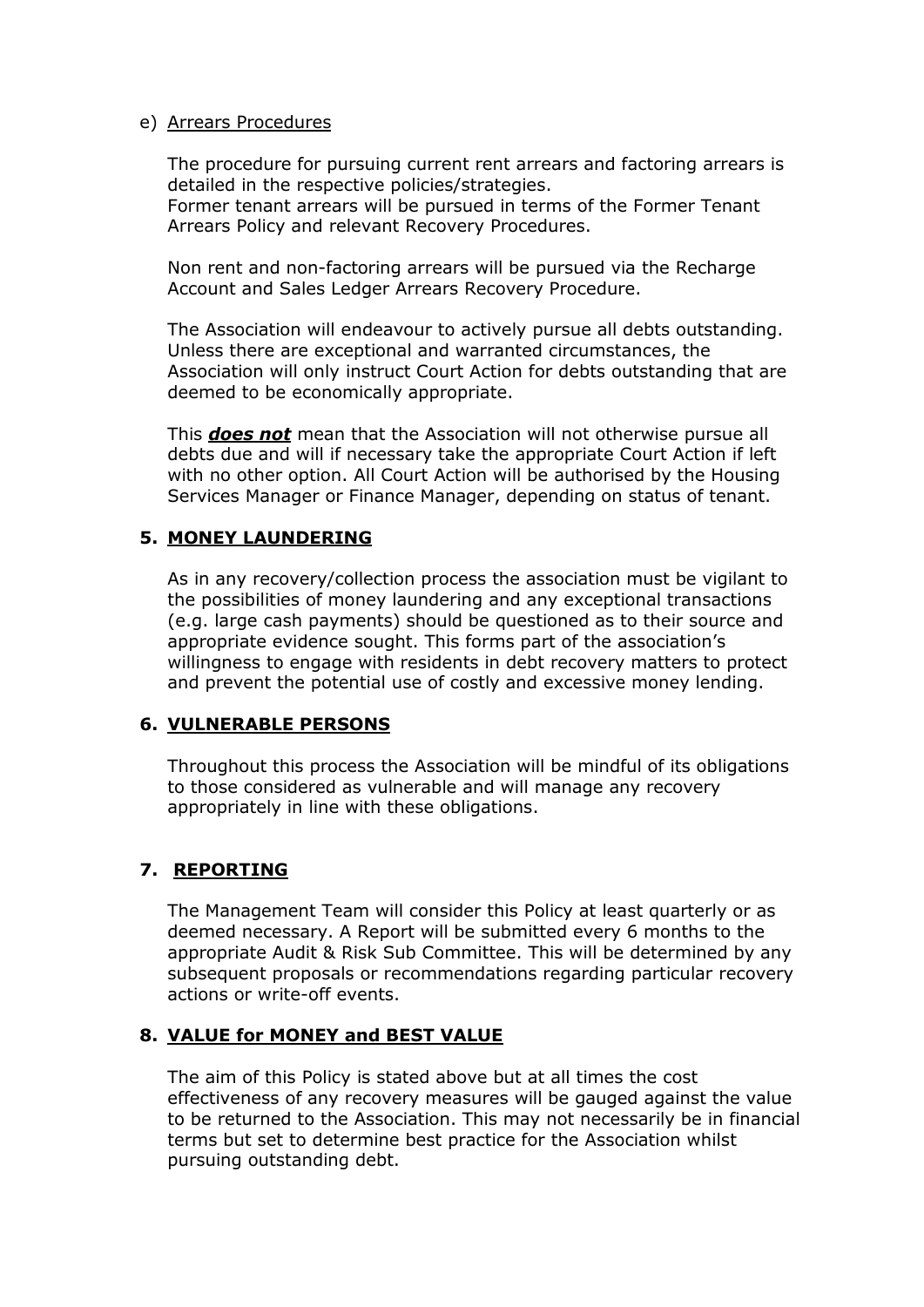# **9. REVIEW**

This policy shall be reviewed on a biennial basis, or as otherwise deemed necessary by the Audit & Risk Sub Committee.

# 10) **DATA PROTECTION**

MHA controls the personal information that we collect, this means that we are legally responsible for how we collect, hold and use personal information. It also means that we are required to comply with the Data Protection Act 2018 when collecting, holding and using personal information.